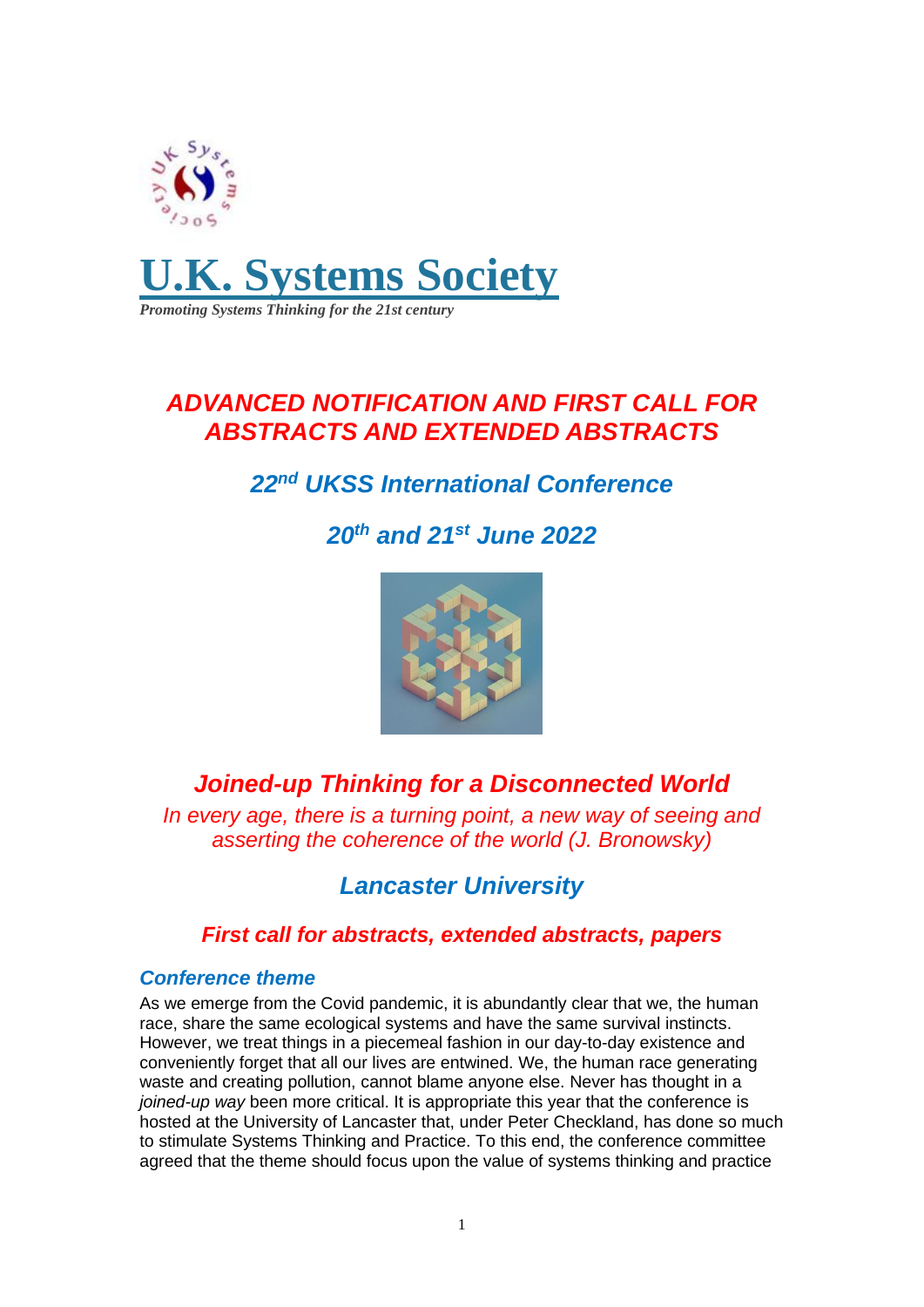and encourage contributions from across the spectrum of human concerns where the notion of holism is at its core.

#### *Conference programme and keynote speakers*

The conference programme will follow the traditional two-day format and includes a conference dinner. The programme will include two keynote addresses, with Dr Jim Scholes, Principal of the consultancy Leadership and Strategic Change LLP and Honorary Professor at Lancaster University Management School addressing the question, '*Is systems practice just common sense*'? Dr Igor Perko, Associate Professor at the University of Marbor, Faculty of Economics and Business and director-general in World Organisation of Systems and Cybernetics (WOSC), will then address the question, '*what is the value of thinking systemically?*' In addition, delegate presentations, salon-style discussion sessions, narratives about practice, poster demonstrations and workshops. The emphasis will be on participation, dialogue, and knowledge exchange.



*Professor Stowell at an earlier conference with guest speaker and Gold Medallist Fritjov Capra on the right, and Peter Reason on the left of the picture*

#### *Conference delegates*

Submissions are encouraged from all aspects of Systems Thinking and Systems Practice, including finding out, such as methods and methodologies, sustainability and the environmental impact of waste, food systems and the challenge of feeding and watering the world. Systems in education, health, social care, environmental and government. The impact of A.I. on social systems and social media and governance. Business systems, online shopping, the decline of the high street, banking and financial systems, and the emergence of cryptocurrencies.

Thus, we invite delegates to submit a proposal or a contribution, which could take the form of:

- 200-words abstract, or 800-words extended abstract due on the  $6<sup>th</sup>$  of May 2022. Chosen abstracts will appear in the conference proceedings.
- 6,000-words academic paper for the *Systemist,* Journal of the United Kingdom Systems Society and due on the 3rd of June 2022.
- The practical application of systems ideas reported in an account other than abstract, paper or poster, such as a media file.
- A poster display (200-800 words). There is no need to submit a poster(s) at this stage.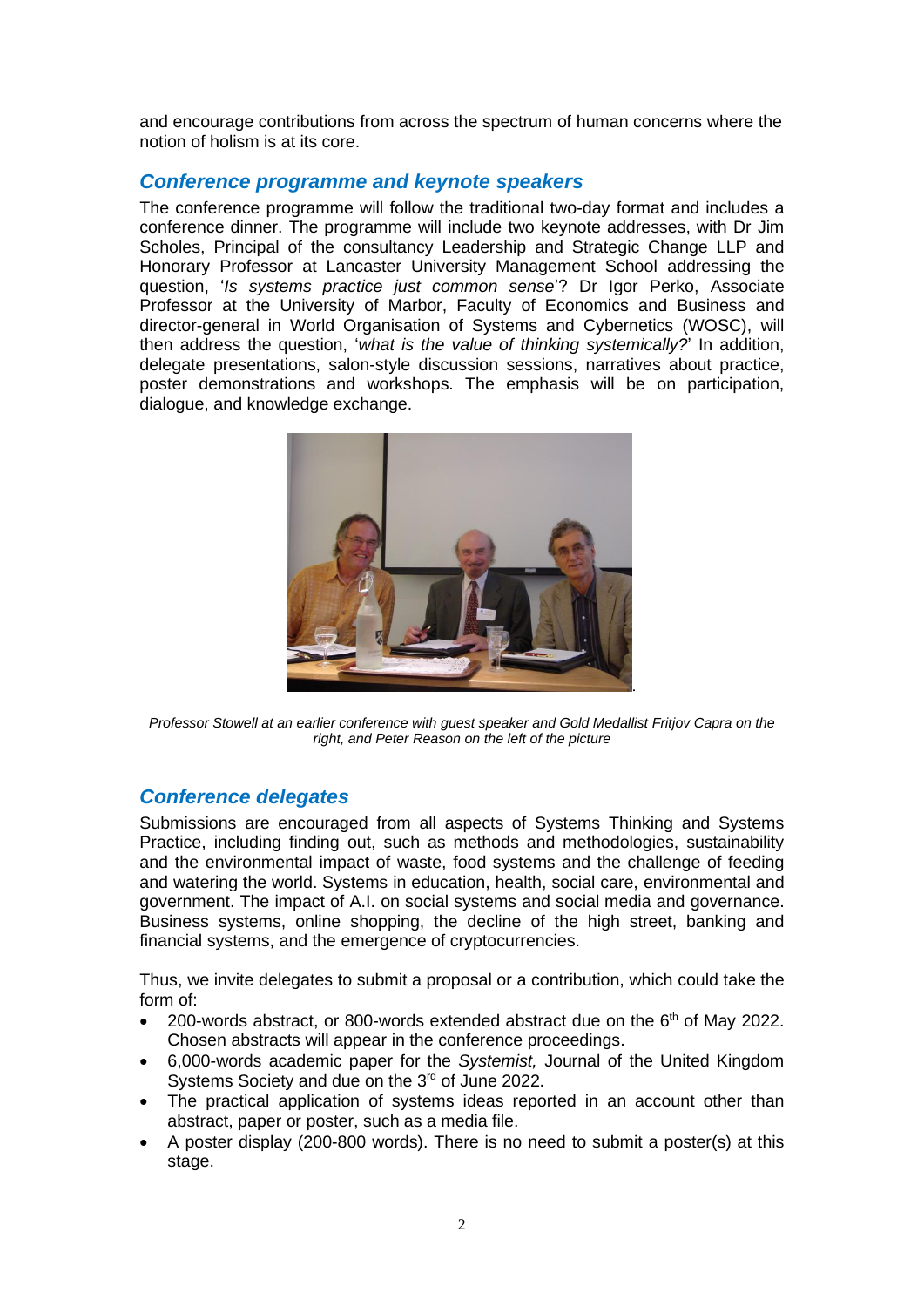- A proposal for a workshop, but please give as much detail as possible about the topic and proposed format.
- Abstracts and extended abstracts will be via the EasyChair submission system (please see the link below).

In all cases, please indicate, from the list above, what form you would like your contribution to take.

The EasyChair conference link is: [https://easychair.org/conferences/?conf=ukss2022](https://eur02.safelinks.protection.outlook.com/?url=https%3A%2F%2Feasychair.org%2Fconferences%2F%3Fconf%3Dukss2022&data=04%7C01%7Cgevans%40bournemouth.ac.uk%7C1b47854a39c04861133408d9f0a09f41%7Cede29655d09742e4bbb5f38d427fbfb8%7C0%7C0%7C637805394937642703%7CUnknown%7CTWFpbGZsb3d8eyJWIjoiMC4wLjAwMDAiLCJQIjoiV2luMzIiLCJBTiI6Ik1haWwiLCJXVCI6Mn0%3D%7C3000&sdata=8WATojdlcKzIafJ1EDJof1Nz14PO6QNFgmki%2BkAFTr4%3D&reserved=0)



*Delegates at St. Annes College, Oxford University*

#### *Conference registration, timeline, and fees*

For further information on submissions, or to download the flyer, please see our website [www.ukss.org.uk](http://www.ukss.org.uk/) Conference bookings through:

[https://www.eventbrite.co.uk/e/ukss-22nd-international-conference-tickets-](https://www.eventbrite.co.uk/e/ukss-22nd-international-conference-tickets-269589488417)[269589488417](https://www.eventbrite.co.uk/e/ukss-22nd-international-conference-tickets-269589488417)

| Dates                                             | Activity                                                                                                  |                      |
|---------------------------------------------------|-----------------------------------------------------------------------------------------------------------|----------------------|
| 31 <sup>st</sup> February to 31 <sup>st</sup> May | Open for registrations                                                                                    |                      |
| The 6th of May                                    | The final deadline for abstracts, extended abstracts                                                      |                      |
| The 27th of May                                   | Return of review information to authors                                                                   |                      |
| The 3rd of June                                   | Final media-ready contributions and papers                                                                |                      |
| The 10th of June                                  | Deadline for registration if delegates wish us to include<br>their abstract in the conference proceedings |                      |
| $20th - 21st$ June                                | Conference at Lancaster University.                                                                       |                      |
| Delegate                                          | Early bird                                                                                                | General registration |
|                                                   |                                                                                                           |                      |
| <b>UKSS Member</b>                                | £75                                                                                                       | £80                  |

Non-member  $£80$   $£90$ Student **£20** £25